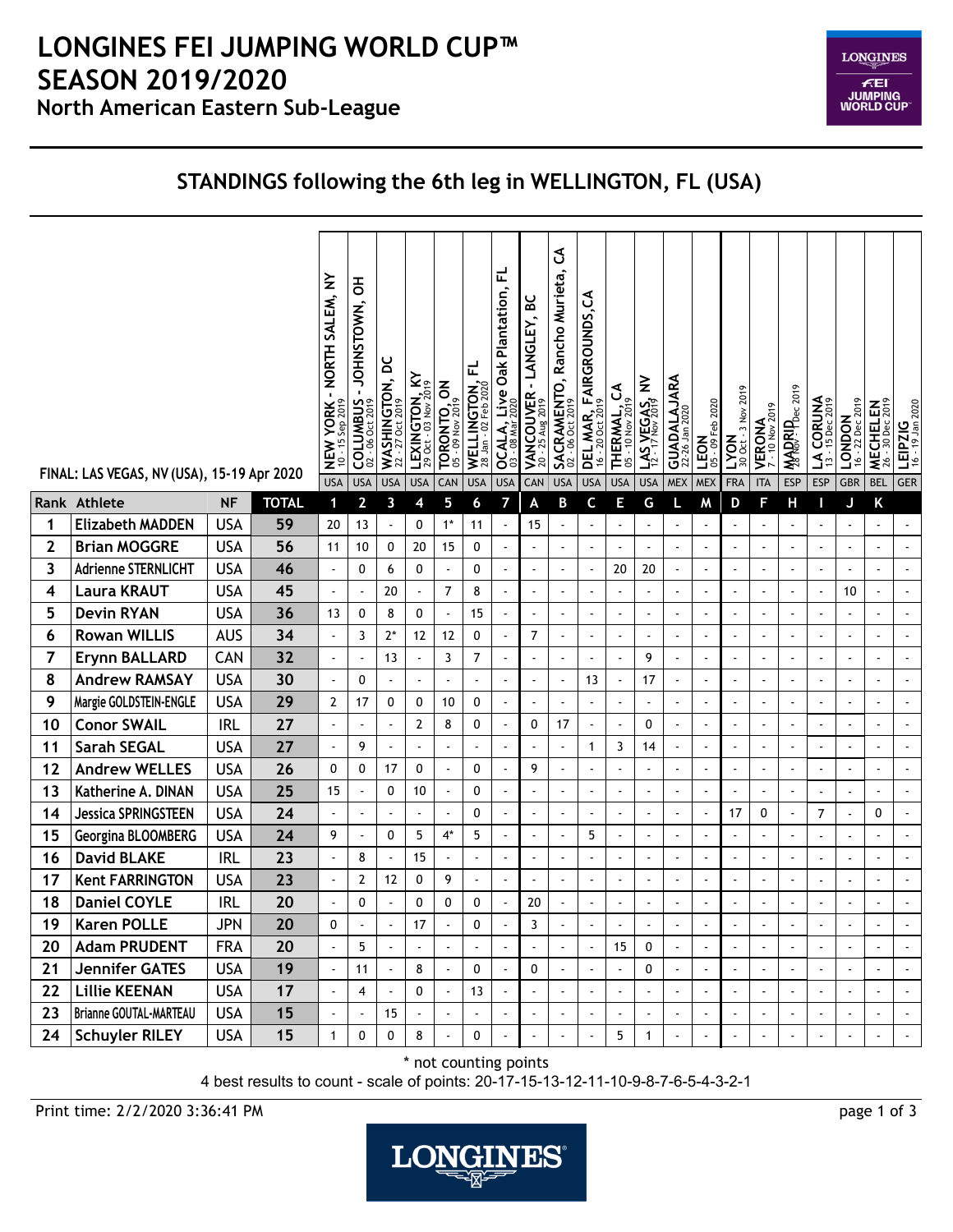## **North American Eastern Sub-League LONGINES FEI JUMPING WORLD CUP™ SEASON 2019/2020**

|                | FINAL: LAS VEGAS, NV (USA), 15-19 Apr 2020 |            |                         | - NORTH SALEM, NY<br>NEW YORK-<br>10 - 15 Sep 2019 | 동<br>-JOHNSTOWN,<br>COLUMBUS | $WASHINGTON, DC$<br>$22 - 27 Oct 2019$ | LEXINGTON, KY<br>$^{29}$ Oct - 03 Nov $^{2019}$ | <b>TORONTO, ON</b><br>05 - 09 Nov 2019 | WELLINGTON, FL<br>28 Jan - 02 Feb 2020 | ᇆ<br><b>OCALA, Live Oak Plantation,</b><br>03 - 08 Mar 2020 | VANCOUVER - LANGLEY, BC<br>$-25$ Aug 2019<br>20 | ჯ<br><b>SACRAMENTO, Rancho Murieta,</b><br>02 - 06 Oct 2019 | DEL MAR, FAIRGROUNDS, CA | THERMAL, CA          | $1.45$ , $Y_EGAS$ , NV   | <b>GUADALAJARA</b><br>22-26 Jan 2020 | $-09$ Feb 2020<br>LEON   | 3 Nov 2019<br>LYON<br>300ct | <b>VERONA</b><br>7-10 Nov 2019 | <b>WADRIPDec 2019</b> | <b>LA CORUNA</b><br>13 - 15 Dec 2019 | 16 - 22 Dec 2019<br><b>LONDON</b> | 2019<br>MECHELEN<br>26 - 30 Dec 2019 | LEIPZIG<br>16 - 19 Jan 2020 |
|----------------|--------------------------------------------|------------|-------------------------|----------------------------------------------------|------------------------------|----------------------------------------|-------------------------------------------------|----------------------------------------|----------------------------------------|-------------------------------------------------------------|-------------------------------------------------|-------------------------------------------------------------|--------------------------|----------------------|--------------------------|--------------------------------------|--------------------------|-----------------------------|--------------------------------|-----------------------|--------------------------------------|-----------------------------------|--------------------------------------|-----------------------------|
| Rank           | Athlete                                    | <b>NF</b>  | <b>TOTAL</b>            | <b>USA</b><br>$\mathbf{1}$                         | <b>USA</b><br>$\overline{2}$ | <b>USA</b><br>3                        | <b>USA</b><br>4                                 | CAN<br>5                               | <b>USA</b><br>6                        | <b>USA</b><br>7                                             | CAN<br>A                                        | <b>USA</b><br>В                                             | <b>USA</b><br>C          | <b>USA</b><br>E      | <b>USA</b><br>G          | <b>MEX</b><br>L                      | <b>MEX</b><br>м          | <b>FRA</b><br>D             | <b>ITA</b><br>F                | <b>ESP</b><br>Н       | <b>ESP</b><br>Π                      | <b>GBR</b><br>J                   | <b>BEL</b><br>Κ                      | <b>GER</b>                  |
| 25             | <b>Abigail McARDLE</b>                     | <b>USA</b> | 14                      | $\overline{\phantom{a}}$                           | 0                            | $\blacksquare$                         |                                                 |                                        |                                        |                                                             |                                                 |                                                             |                          | 7                    | 7                        |                                      |                          |                             |                                |                       | $\blacksquare$                       |                                   | ÷,                                   |                             |
| 26             | <b>Brian COURNANE</b>                      | <b>IRL</b> | 13                      | ÷,                                                 | $\blacksquare$               | 11                                     | $\blacksquare$                                  | $\sim$                                 | $\overline{\phantom{a}}$               |                                                             | $\blacksquare$                                  | $\blacksquare$                                              | $\sim$                   | $\mathbf{2}$         | 0                        | $\tilde{\phantom{a}}$                | $\blacksquare$           | $\sim$                      |                                |                       | $\overline{\phantom{a}}$             | $\blacksquare$                    | $\tilde{\phantom{a}}$                |                             |
| 27             | <b>Lucy DESLAURIERS</b>                    | <b>USA</b> | 13                      | 6                                                  | $\overline{7}$               | $\blacksquare$                         |                                                 | $\blacksquare$                         | $\blacksquare$                         | $\blacksquare$                                              | $\blacksquare$                                  | $\blacksquare$                                              |                          | $\blacksquare$       | ÷,                       | $\blacksquare$                       | $\overline{\phantom{a}}$ | ÷,                          | $\overline{a}$                 |                       | ÷,                                   | $\blacksquare$                    | $\blacksquare$                       |                             |
| 28             | Paul O'SHEA                                | <b>IRL</b> | 12                      | 12                                                 | $\blacksquare$               | ä,                                     |                                                 | $\sim$                                 | $\blacksquare$                         |                                                             | $\tilde{\phantom{a}}$                           | $\sim$                                                      | $\sim$                   | ÷,                   | $\tilde{\phantom{a}}$    | $\tilde{\phantom{a}}$                | $\blacksquare$           | $\overline{\phantom{a}}$    |                                | L,                    | $\blacksquare$                       | ä,                                | $\ddot{\phantom{a}}$                 |                             |
| 29             | <b>Eric LAMAZE</b>                         | CAN        | 11                      | ÷,                                                 |                              | $\blacksquare$                         |                                                 | 11                                     | ÷,                                     |                                                             | $\overline{a}$                                  | $\ddot{\phantom{a}}$                                        |                          | ÷,                   |                          |                                      |                          | $\ddot{\phantom{0}}$        |                                |                       | ÷,                                   | Ĭ.                                | ÷,                                   |                             |
| 29             | Rodrigo DE PAULA PESSOA                    | <b>BRA</b> | 11                      | 0                                                  | $\blacksquare$               | $\blacksquare$                         | 11                                              |                                        | 0                                      |                                                             | $\blacksquare$                                  | $\blacksquare$                                              | $\sim$                   | $\blacksquare$       | $\blacksquare$           | $\sim$                               | $\overline{a}$           | $\sim$                      |                                |                       | $\sim$                               | $\blacksquare$                    | $\blacksquare$                       |                             |
| 29             | <b>Shane SWEETNAM</b>                      | <b>IRL</b> | 11                      | 0                                                  | $\overline{\phantom{a}}$     | 11                                     | 0                                               | 0                                      | 0                                      |                                                             | $\blacksquare$                                  | $\blacksquare$                                              |                          | $\blacksquare$       |                          | $\blacksquare$                       | $\blacksquare$           | $\blacksquare$              |                                |                       | $\blacksquare$                       | ä,                                | $\overline{\phantom{a}}$             |                             |
| 32             | <b>Kaitlin CAMPBELL</b>                    | <b>USA</b> | 10                      | $\overline{a}$                                     | $\blacksquare$               | $\blacksquare$                         |                                                 | ÷,                                     | $\overline{\phantom{a}}$               |                                                             | $\overline{\phantom{a}}$                        | $\blacksquare$                                              | 10                       | 0                    | ÷,                       | $\hat{\phantom{a}}$                  | $\blacksquare$           | $\overline{\phantom{a}}$    |                                |                       | $\blacksquare$                       | ä,                                | $\hat{\phantom{a}}$                  |                             |
| 33             | <b>Beat MÄNDLI</b>                         | SUI        | 9                       | 0                                                  |                              | 0                                      | 9                                               |                                        | 0                                      |                                                             | $\overline{a}$                                  | $\ddot{\phantom{0}}$                                        |                          | ÷,                   | ÷,                       | $\sim$                               |                          | ÷,                          |                                | 0                     | $\ddot{\phantom{a}}$                 |                                   | ÷,                                   |                             |
| 34             | Kristen VANDERVEEN                         | <b>USA</b> | 9                       | 0                                                  | $\mathbf{1}$                 | 5                                      |                                                 | ÷,                                     | $\overline{\phantom{a}}$               |                                                             | $\blacksquare$                                  | $\overline{\phantom{a}}$                                    |                          | 0                    | 3                        | $\sim$                               | $\overline{a}$           | $\sim$                      |                                |                       | ÷,                                   | $\blacksquare$                    | $\blacksquare$                       |                             |
| 35             | Jonathan CORRIGAN                          | <b>IRL</b> | 8                       | 8                                                  |                              | $\blacksquare$                         | $\blacksquare$                                  | ä,                                     | $\blacksquare$                         |                                                             | $\tilde{\phantom{a}}$                           | $\blacksquare$                                              | $\blacksquare$           | $\ddot{\phantom{a}}$ | ÷,                       | $\blacksquare$                       | $\overline{a}$           | $\sim$                      | $\overline{a}$                 | $\ddot{\phantom{0}}$  | $\blacksquare$                       | $\blacksquare$                    | $\blacksquare$                       | $\tilde{\phantom{a}}$       |
| 36             | <b>McLain WARD</b>                         | <b>USA</b> | 8                       | 3                                                  | $\blacksquare$               | $\Box$                                 | 0                                               | 5                                      | 0                                      |                                                             | $\blacksquare$                                  | $\blacksquare$                                              | $\blacksquare$           | $\ddot{\phantom{a}}$ | $\tilde{\phantom{a}}$    | $\blacksquare$                       | $\blacksquare$           | $\blacksquare$              | $\blacksquare$                 | $\ddot{\phantom{a}}$  | $\blacksquare$                       | $\blacksquare$                    | $\hat{\phantom{a}}$                  |                             |
| 37             | <b>Catherine TYREE</b>                     | <b>USA</b> | $\overline{7}$          | 0                                                  |                              | $\overline{7}$                         | 0                                               | ä,                                     | $\overline{\phantom{a}}$               |                                                             | $\mathbf{r}$                                    | ÷,                                                          |                          | ÷,                   |                          | ä,                                   |                          | ÷,                          |                                |                       | $\ddot{\phantom{a}}$                 | ä,                                | $\overline{\phantom{a}}$             |                             |
| 37             | <b>Vasco FLORES</b>                        | <b>PUR</b> | $\overline{7}$          | 7                                                  | $\blacksquare$               | $\blacksquare$                         |                                                 | $\blacksquare$                         | $\blacksquare$                         |                                                             | $\blacksquare$                                  | $\blacksquare$                                              | $\sim$                   | $\ddot{\phantom{0}}$ | $\blacksquare$           | $\sim$                               | $\blacksquare$           | $\sim$                      |                                |                       | $\blacksquare$                       | $\blacksquare$                    | $\blacksquare$                       |                             |
| 39             | <b>Mario DESLAURIERS</b>                   | <b>USA</b> | 6                       | 0                                                  | 0                            | $\blacksquare$                         | 0                                               | 6                                      | $\blacksquare$                         |                                                             | $\blacksquare$                                  | $\ddot{\phantom{0}}$                                        | $\blacksquare$           | $\ddot{\phantom{a}}$ | $\overline{\phantom{a}}$ | $\sim$                               | $\blacksquare$           | $\blacksquare$              |                                | $\ddot{\phantom{0}}$  | ÷,                                   | $\overline{\phantom{a}}$          | $\blacksquare$                       |                             |
| 39             | Roberto TERAN TAFUR                        | COL        | 6                       | $\blacksquare$                                     | 6                            | $\blacksquare$                         | $\blacksquare$                                  | $\blacksquare$                         | $\blacksquare$                         |                                                             | $\blacksquare$                                  | $\blacksquare$                                              | $\overline{\phantom{a}}$ | $\ddot{\phantom{0}}$ | $\blacksquare$           | $\blacksquare$                       | $\ddot{\phantom{0}}$     | $\blacksquare$              | $\blacksquare$                 |                       | ÷,                                   | $\blacksquare$                    | $\blacksquare$                       |                             |
| 39             | <b>Sloane COLES</b>                        | <b>USA</b> | 6                       | $\blacksquare$                                     | 0                            | $\overline{\phantom{a}}$               | 6                                               | ÷,                                     | $\blacksquare$                         |                                                             | $\tilde{\phantom{a}}$                           | ÷,                                                          | $\blacksquare$           | ÷,                   | ÷,                       | $\overline{\phantom{a}}$             | ä,                       | ÷,                          |                                |                       | $\blacksquare$                       | ä,                                | $\overline{a}$                       |                             |
| 42             | <b>Mathis SCHWENTKER</b>                   | <b>GER</b> | 6                       | $\overline{\phantom{a}}$                           | $\blacksquare$               | $\blacksquare$                         |                                                 | ÷.                                     | $\sim$                                 |                                                             | $\sim$                                          | $\overline{2}$                                              | 0                        | 4                    | 0                        | $\sim$                               | $\blacksquare$           | $\ddot{\phantom{1}}$        |                                |                       |                                      |                                   | $\overline{\phantom{a}}$             |                             |
| 43             | <b>Andrew KOCHER</b>                       | <b>USA</b> | 5                       | 0                                                  | 0                            | 3                                      | 0                                               | $\mathbf{2}$                           | ä,                                     |                                                             | 0                                               |                                                             |                          |                      |                          | $\overline{\phantom{a}}$             |                          | $\blacksquare$              |                                |                       |                                      |                                   | $\blacksquare$                       |                             |
| 44             | <b>Cormac HANLEY</b>                       | <b>IRL</b> | 4                       | 4                                                  |                              | $\blacksquare$                         | $\blacksquare$                                  |                                        | $\blacksquare$                         |                                                             | $\blacksquare$                                  | $\blacksquare$                                              |                          | $\blacksquare$       |                          | $\blacksquare$                       |                          | $\blacksquare$              |                                |                       | $\blacksquare$                       | $\overline{\phantom{a}}$          | $\blacksquare$                       |                             |
| 44             | <b>Jack TOWELL</b>                         | <b>USA</b> | $\overline{\mathbf{4}}$ | 0                                                  |                              | $\overline{4}$                         | 0                                               |                                        | t,                                     |                                                             | $\blacksquare$                                  | $\ddot{\phantom{a}}$                                        |                          | $\ddot{\phantom{a}}$ |                          | $\overline{\phantom{a}}$             |                          | $\overline{a}$              |                                |                       | $\sim$                               | $\blacksquare$                    | $\mathbb{Z}^2$                       | $\bullet$                   |
| 44             | <b>Quentin JUDGE</b>                       | <b>USA</b> | $\overline{\mathbf{4}}$ | 0                                                  | 0                            | $\blacksquare$                         | 0                                               | $\sim$                                 | $\overline{4}$                         | $\blacksquare$                                              | $\blacksquare$                                  | $\blacksquare$                                              | $\blacksquare$           | ÷,                   | $\blacksquare$           | $\blacksquare$                       |                          | ÷,                          |                                |                       | ÷,                                   | $\overline{\phantom{a}}$          | $\blacksquare$                       | $\blacksquare$              |
| 47             | Angel Guillermo KAROLYI                    | <b>VEN</b> | $\mathbf{1}$            | $\blacksquare$                                     | $\ddot{\phantom{a}}$         | $\blacksquare$                         | $\blacksquare$                                  | $\blacksquare$                         | $\tilde{\phantom{a}}$                  | $\sim$                                                      | $\mathbf 0$                                     | $\mathbf{1}$                                                | 0                        | 0                    | 0                        | $\blacksquare$                       | $\blacksquare$           | $\ddot{\phantom{a}}$        |                                |                       | $\blacksquare$                       | ä,                                | $\blacksquare$                       | $\blacksquare$              |
| $\blacksquare$ | <b>Aaron VALE</b>                          | <b>USA</b> | $\bf{0}$                | $\blacksquare$                                     |                              | 0                                      |                                                 |                                        | $\blacksquare$                         |                                                             |                                                 |                                                             | $\blacksquare$           |                      |                          | $\blacksquare$                       |                          | ÷,                          |                                |                       | $\blacksquare$                       |                                   | $\blacksquare$                       |                             |
| $\blacksquare$ | <b>Alberto MICHAN</b>                      | <b>ISR</b> | $\bf{0}$                | 0                                                  | 0                            | $\blacksquare$                         | $\blacksquare$                                  | $\blacksquare$                         | $\ddot{\phantom{1}}$                   |                                                             | $\blacksquare$                                  | ÷,                                                          | $\blacksquare$           |                      |                          | $\blacksquare$                       | $\blacksquare$           | $\ddot{\phantom{a}}$        |                                |                       | $\blacksquare$                       | ä,                                | $\blacksquare$                       |                             |
|                | Alexandra THORNTON                         | <b>GBR</b> | $\bf{0}$                | $\blacksquare$                                     | $\blacksquare$               | $\blacksquare$                         | $\overline{\phantom{a}}$                        | $\sim$                                 | 0                                      |                                                             | $\blacksquare$                                  | ÷,                                                          | $\blacksquare$           | $\ddot{\phantom{a}}$ | $\tilde{\phantom{a}}$    | $\blacksquare$                       |                          | $\ddot{\phantom{a}}$        | $\sim$                         |                       | $\overline{a}$                       | ä,                                | $\omega$                             | $\bullet$                   |
|                | <b>Ali WOLFF</b>                           | <b>USA</b> | $\pmb{0}$               | L.                                                 | 0                            | ä,                                     |                                                 |                                        | $\ddot{\phantom{a}}$                   |                                                             | $\mathbf{r}$                                    | $\mathbf{r}$                                                | $\mathbf{r}$             | $\sim$               | $\tilde{\phantom{a}}$    | $\hat{\phantom{a}}$                  |                          | $\mathbf{r}$                |                                |                       | $\overline{\phantom{a}}$             |                                   | $\omega$                             | $\sim$                      |

4 best results to count - scale of points: 20-17-15-13-12-11-10-9-8-7-6-5-4-3-2-1 \* not counting points

Print time: 2/2/2020 3:36:41 PM page 2 of 3



**LONGINES FEI<br>JUMPING<br>WORLD CUP**